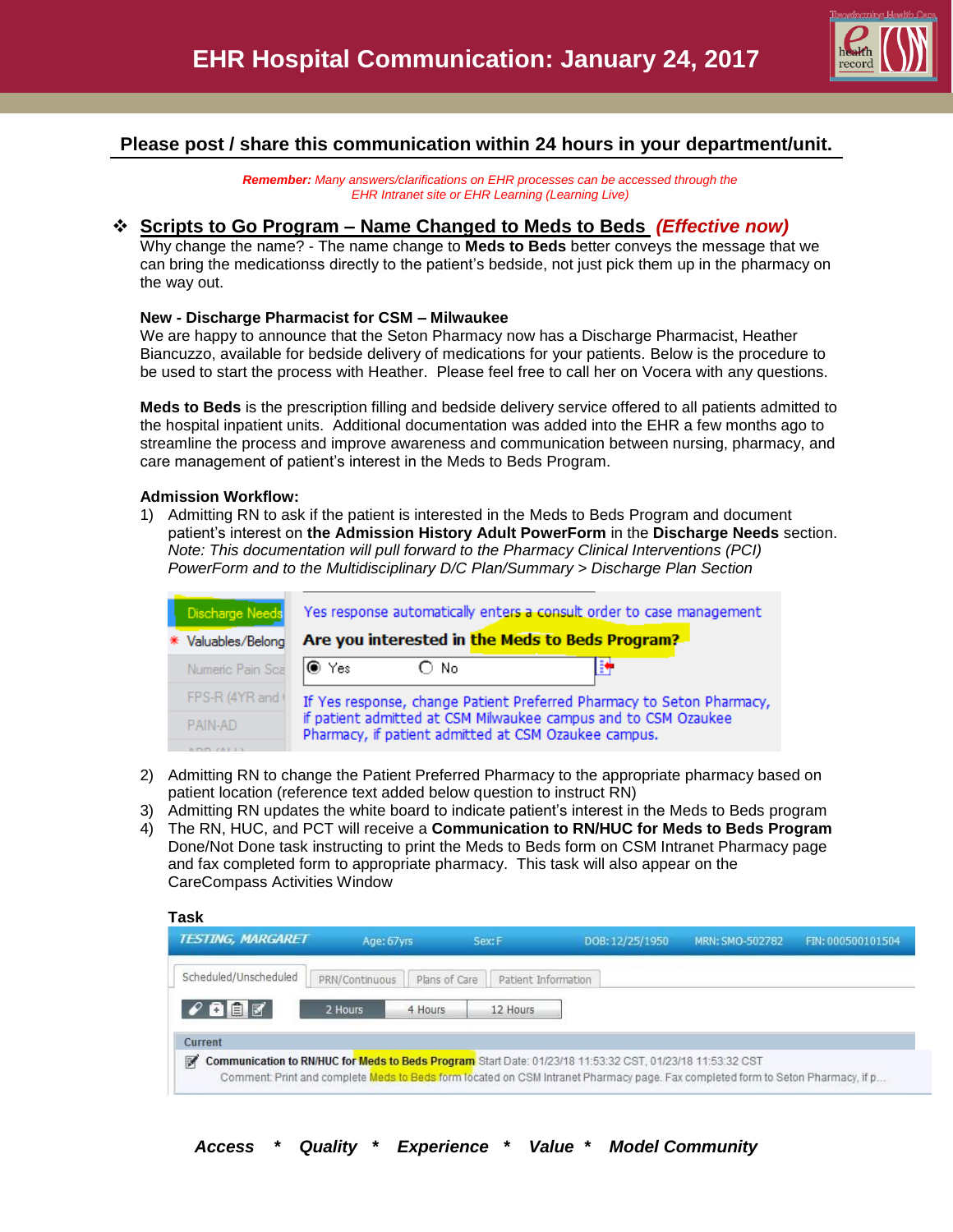

#### **Orders**

| ⊿ Patient Care |            |                                        |         |                                                                                                                                                                              |  |
|----------------|------------|----------------------------------------|---------|------------------------------------------------------------------------------------------------------------------------------------------------------------------------------|--|
|                | $\sqrt{6}$ | Communication to<br>RN/HUC for Meds to | Ordered | Start Date: 01/23/18 11:53:32 CST, 01/23/18 11:53:32 CST<br>Print and complete Meds to Beds form located on CSM Intranet Pharmacy page. Fax completed form to Seton Pharmacy |  |
|                | $\sqrt{6}$ | <b>Review Patient</b><br>Pharmacy      | Ordered | Communication to RN/HUC for Meds to Beds Program                                                                                                                             |  |
|                | $\sqrt{6}$ | <b>Order Entry Details</b>             | Ordered | Details:<br>Start Date: 01/23/18 11:53:32 CST, 01/23/18 11:53:32 CST                                                                                                         |  |
|                | $\sqrt{6}$ | <b>Review Patient</b><br>Education     | Ordered | <b>Order Comment:</b><br>Print and complete Meds to Beds form located on CSM Intranet Pharmacy page. Fax                                                                     |  |
|                | $\sqrt{6}$ | <b>Admission History</b><br>Adult      | Ordered | completed form to Seton Pharmacy, if patient admitted at CSM-Milwaukee, or CSM Ozaukee<br>Pharmacy, if patient admitted at CSM Ozaukee.                                      |  |
|                |            |                                        |         |                                                                                                                                                                              |  |

- 5) The HUC completes the Meds to Beds form, faxes it to the Seton or CSM Ozaukee Pharmacy, and places the form in the kardex/bedside folder
- 6) The HUC acknowledges the task either on the CareCompass Activities Window or on the Task List.

## **Discharge Workflow:**

- 1) Provider completes discharge medication reconciliation and then, places discharge order.
- 2) Once discharge order placed, RN checks the whiteboard to verify if patient has elected the Meds to Beds service
- 3) RN calls retail pharmacy via landline (press "0" to reach pharmacy staff) to confirm receipt of prescriptions and coordinate either bedside delivery or that patient will pick up prescriptions at the pharmacy.

## *Note: Another useful indicator and final double-check of patient's interest in the Meds to Beds Program is on the Discharge Plan section of the Multidisciplinary D/C Plan/Summary*

| Medication                                                                        |                                                               |
|-----------------------------------------------------------------------------------|---------------------------------------------------------------|
| △ Confirm community pharmacy                                                      | □ Secure 30 days supply of Meds to Beds                       |
| □ Provide 2 weeks' worth of medication under CSM Charity Policy                   | $\Box$ Confirm medication coverage through community pharmacy |
| $ \Box $ Set up appointment with free/low income clinic that may assist with meds | Other:                                                        |
|                                                                                   |                                                               |

The detailed workflow has been posted on CSM Intranet > [http://csmintranet.columbia](http://csmintranet.columbia-stmarys.org/pharmacy/PharmacyForms.htm)[stmarys.org/pharmacy/PharmacyForms.htm](http://csmintranet.columbia-stmarys.org/pharmacy/PharmacyForms.htm)

*For questions, contact Heather Biancuzzo, Discharge Pharmacist, at [Heather.Biancuzzo@Ascension.org](mailto:Heather.Biancuzzo@Ascension.org) or John Canepa, Lead Staff Pharmacist, at [John.Canepa@Ascension.org.](mailto:John.Canepa@Ascension.org)* 

## **Documentation for Foam Dressing to Prevent HAPU's related to BIPAP Mask (Effective 1/25/18)**

One of the strategies for prevention of hospital acquired pressure ulcers is to place a protective foam dressing under the mask to protect the bridge of the patient's nose and face. New documentation fields will be available in I-View for both RT's and RN's.

For RN's, the documentation will be located in I-view under *Adult Shift Documentation, Skin & Pressure Reducing Prevent Measures.* 

The same documentation field will be located in *Ventilation Adult, Non-invasive Ventilation, Patient Monitoring, Non-invasive Ventilation*. Documentation will be visible in both locations.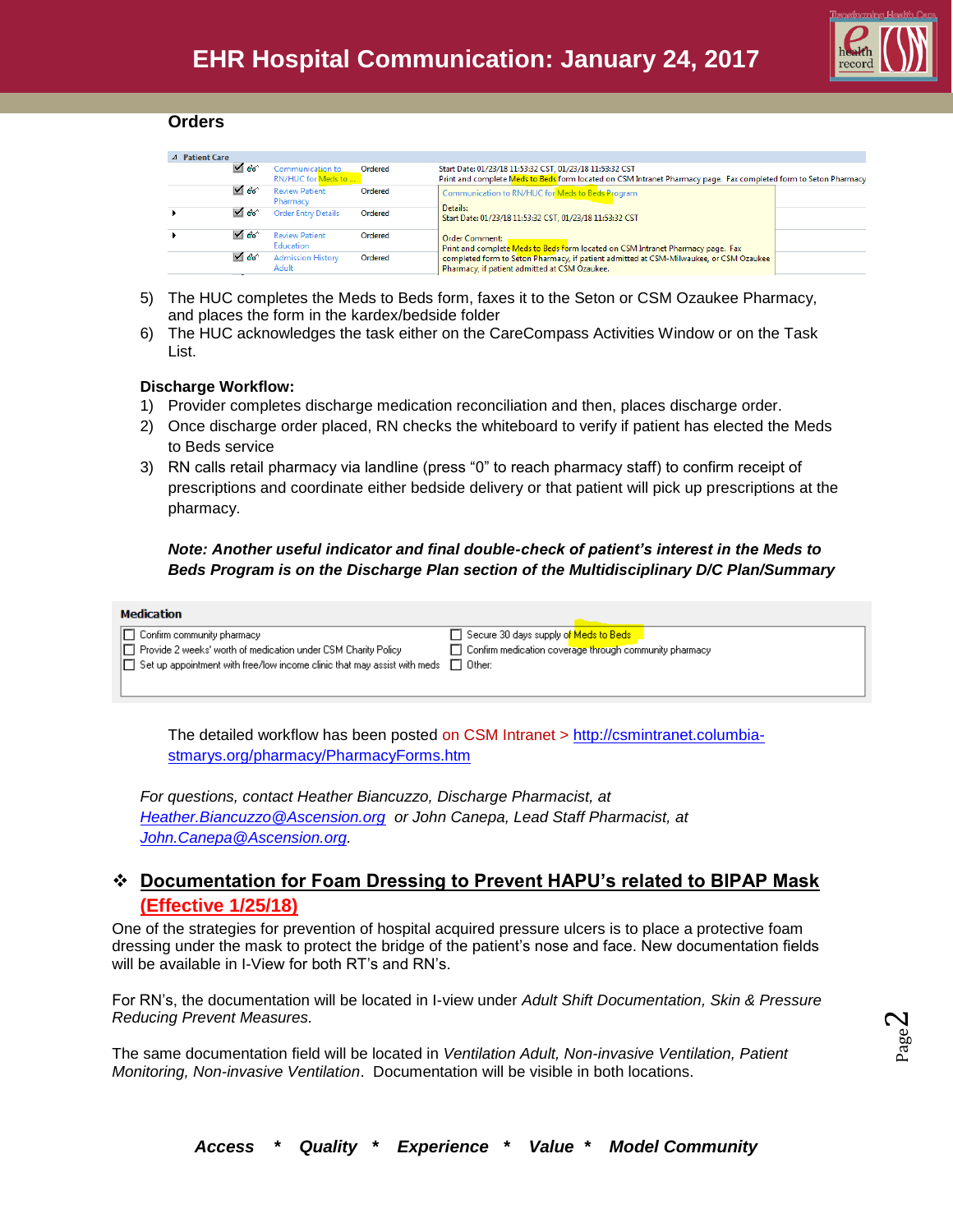# **EHR Hospital Communication: January 24, 2017**



| <b>X</b> Adult Quick View                           |                          | ▲ |                                                        |   |                         |             |               | Last 24 |
|-----------------------------------------------------|--------------------------|---|--------------------------------------------------------|---|-------------------------|-------------|---------------|---------|
| Adult Ongoing Assessment                            |                          |   |                                                        |   |                         |             |               |         |
|                                                     |                          |   | <b>Find Item</b>                                       | ▼ | Critical                | $\Box$ High | <b>El</b> Low | Abnorm  |
| Adult Shift Documentation                           |                          |   |                                                        |   |                         |             |               |         |
| <b>VTE Prevention</b><br>Activities of Daily Living |                          |   | Result                                                 |   |                         | Comments    | Flan          | Date    |
| <b>Braden Assessment</b>                            | Ξ                        |   | Ťч                                                     |   | 01/24/2018              |             |               |         |
| Skin & Pressure Reducing Prevent Measure            |                          |   | 电子                                                     |   | 11:35 CST               |             |               |         |
| Hendrich II Fall Risk                               |                          |   | 4 Skin & Pressure Reduci                               |   |                         |             |               |         |
| <b>Fall Prevention Measures</b>                     | $\overline{\phantom{a}}$ |   | Pressure Ulcer Preventio                               |   |                         |             |               |         |
| MAdult Specialty Assessments                        |                          |   | <b>Skin Care</b>                                       |   |                         |             |               |         |
| Intake And Output                                   |                          |   | <b>Skin Check Under Devices</b>                        |   |                         |             |               |         |
| Lines-Tubes-Drains                                  |                          |   | Repositioning                                          |   |                         |             |               |         |
| Wounds and Incisions                                |                          |   | Reason Unable to Repo<br><b>Specialty Bed</b>          |   |                         |             |               |         |
|                                                     |                          | Ξ | Foam Pressure Reduc D Foam Pressure Reduc Dress-Nose X |   |                         |             |               |         |
| Specialty Wounds                                    |                          |   | Foam Pressure Reduc D., Applied                        |   |                         |             |               |         |
| s√Ostomy                                            |                          |   | $\triangle$ Hendrich II Fall Risk                      |   | Removed                 |             |               |         |
| S Orthopedic Devices                                |                          |   | Confused/Disoriented/I                                 |   | Assessed under dressing |             |               |         |
| Blood Product Administration                        |                          |   | Depression                                             |   |                         |             |               |         |
| Post Procedure                                      |                          |   | Altered Elimination/Inc                                |   |                         |             |               |         |
| Y PACU                                              |                          |   | Dizziness/Vertigo                                      |   |                         |             |               |         |
| November Of Diabetes Management                     |                          |   | Gender, Male                                           |   |                         |             |               |         |
| Advanced Graphing                                   |                          |   | Any Administered Antie<br>Any Administered Benz        |   |                         |             |               |         |
|                                                     |                          |   | Get Up and Go Test                                     |   |                         |             |               |         |
| Adult Education                                     |                          |   | <b>Reason Unable to Asses</b>                          |   |                         |             |               |         |
| Coutpatient Quick View                              |                          |   | Hendrich II Fall Risk Score                            |   |                         |             |               |         |
| S Outpatient Education Band                         |                          |   | <b>4 Fall Prevention Measures</b>                      |   |                         |             |               |         |
| S Outpatient Ostomy                                 |                          |   | Standard Safety Measur                                 |   |                         |             |               |         |
| a Quinationt Concially Mounde                       |                          |   | Mandatory Prevention                                   |   |                         |             |               |         |

| Adult ICU Quick View             | Last 24                                                           |
|----------------------------------|-------------------------------------------------------------------|
| Adult Ongoing ICU Assessment     |                                                                   |
| Adult Shift Documentation        | <b>Find Item</b><br><b>Critical</b><br>High Low<br>Abnormal<br>۰ı |
| Adult ICU Specialty Assessments  |                                                                   |
| Intake And Output                | 湤<br>01/24/2018                                                   |
| Lines-Tubes-Drains               | 电面<br>11:38 CST                                                   |
| SY CRRT                          | Mode                                                              |
| Ventilation-Adult                | cmH2O<br><b>CPAP</b>                                              |
| Oxygen Therapy/Oximetry          | cmH2O<br><b>APAP Min</b>                                          |
| <b>Specialty Gas</b>             | cmH2O<br><b>APAP Max</b>                                          |
| <b>Invasive Ventilation</b>      | Ramp Time minute(s)                                               |
| Non-Invasive Ventilation         | Ramp Start  cmH2O                                                 |
| Artificial Airways & Maintenance | ⊿ Patient Monitoring                                              |
| Intubate/Extubate                | Heart Rate Mo bpm                                                 |
|                                  | Respiratory  br/min                                               |
| Wounds and Incisions             | mL<br><b>Tidal Volume</b><br><b>Minute Volume</b>                 |
| Specialty Wounds                 | Estimated Leak L/min                                              |
| siomy Ostomy                     | <b>Patient Tolerance</b>                                          |
|                                  | Skin Breakdown At                                                 |
| S Orthopedic Devices             | Skin Breakdown Co                                                 |
| Blood Product Administration     | Foam Pressure Redu Foam Pressure Reduc Dress-Nose X               |
| Y Post Procedure                 | cmH2O Applied<br>PIP                                              |
| Y PACU                           | L/min <b>Removed</b><br>Pt Leak                                   |
| S Diabetes Management            | % Assessed under dressing<br>Pt Trigger                           |
|                                  | %<br>Ti/Tot                                                       |
| Advanced Graphing                | L/min<br><b>Tot. Leak</b>                                         |
| Adult Education                  | Comment                                                           |

*For questions, contact Tracy Schultz, Wound Ostomy Continence RN, at [Tracy.Schultz@Ascension.org](mailto:Tracy.Schultz@Ascension.org) or Anne Putzer, Clinical Nurse Specialist, at [Anne.Putzer@Ascension.org.](mailto:Anne.Putzer@Ascension.org)* 

## **Changes to Ventilator Bundle and Delirium Prevention and Treatment Powerplans** *Effective now*

## **Why are we making these changes?**

 Ascension Wisconsin (AW) is currently working on improving overall quality of care, reducing variability and reducing unnecessary costs for the care we provide. This is also in alignment with national Ascension initiatives. To achieve this goal, standard care pathways and orders sets are being created for several focus patient populations. One of the populations includes patients with respiratory failure that are receiving mechanical ventilation. The standardized orderset for this population is based on the Pain, Agitation, and Delirium Guidelines from the Society of Critical Care Medicine and includes the ABCDEF bundle. Dr. Salud and Anne Putzer, CNS have been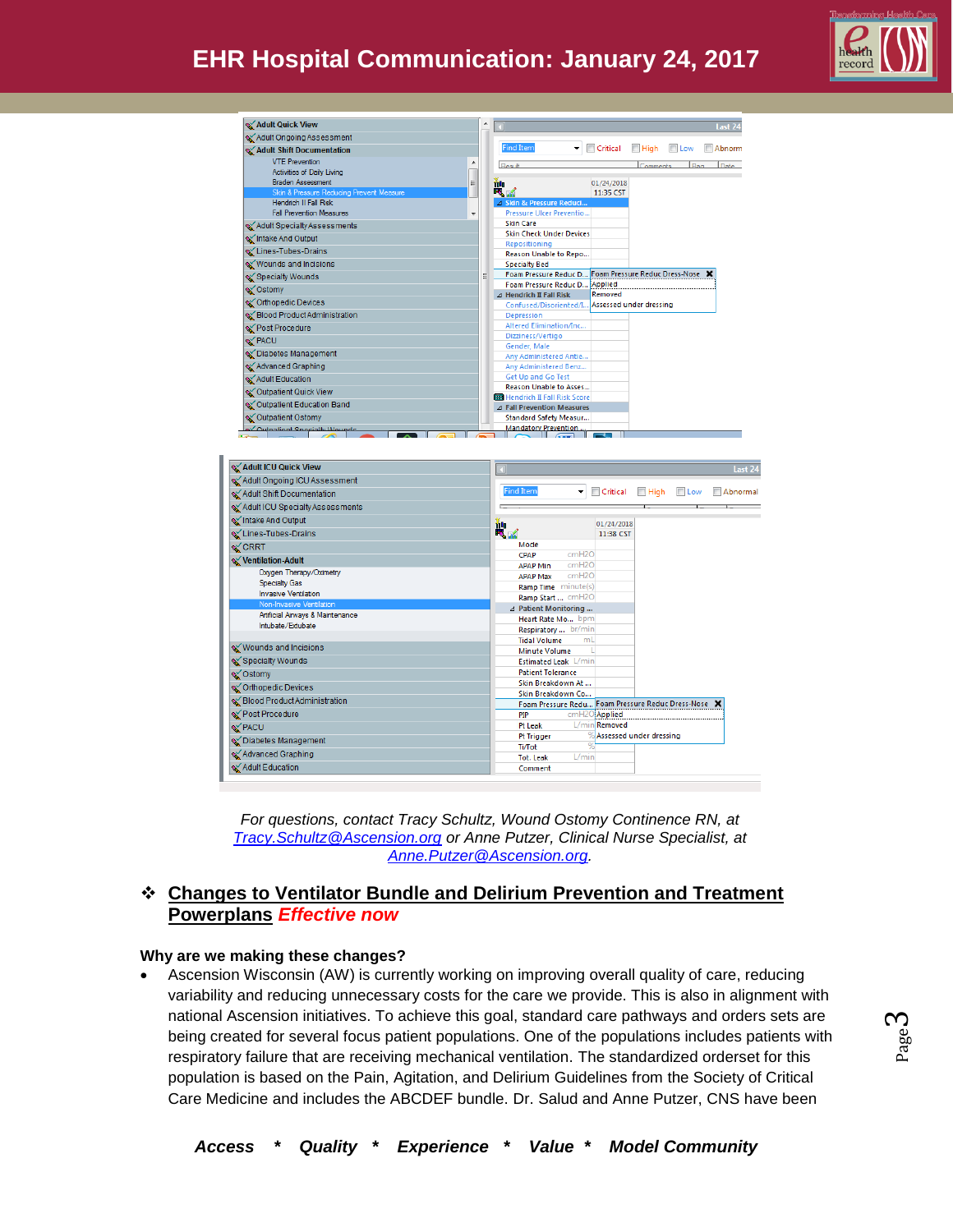

Page  $\overline{\mathcal{A}}$ 

facilitating the work and have collaborated with other providers, pharmacists, physical therapists, RN's and RT's from other Ascension WI ministries.

- The good news is we have already been following these guidelines so this is not brand new for CSM. There have been some updates as we have worked with our Ascension WI partners to collaborate and create the new standardized orderset.
- **The changes to the Cerner powerplans are summarized below.**

| <b>PowerPlan Title</b>                                                | <b>Replaces</b>                                          |
|-----------------------------------------------------------------------|----------------------------------------------------------|
|                                                                       |                                                          |
| <b>Ventilator Care - Adult AW</b>                                     | Ventilator bundle                                        |
|                                                                       |                                                          |
| <b>Ventilator Settings (Adult</b><br><b>Invasive) Sub-phase AW</b>    | <b>Ventilator Settings (Adult</b><br>Invasive) Sub-phase |
|                                                                       |                                                          |
| <b>Ventilator Weaning</b><br><b>Management Sub-phase</b><br><b>AW</b> | <b>Ventilator Weaning</b><br>Management Sub-phase        |
| <b>Ulcer Prophylaxis Sub-</b><br>phase AW                             | Ulcer Prophylaxis Sub-phase                              |
|                                                                       |                                                          |
| <b>Neuromuscular Blocking</b><br><b>Agents Sub-phase AW</b>           | Neuromuscular Blocking<br>Agents Sub-phase               |
| <b>Delirium Management AW</b>                                         | Delirium Prevention and<br>Treatment                     |

- $\circ$  New orders for fentanyl bolusing as option before initiating infusion same with midazolam
- o 2 different max doses for dexmedetomidine based on weight
- o Sucralfate removed from Ulcer Prophylaxis orders
- o Pain & sedation meds removed from Neuro Muscular Blocking Agent sub-phase
- o Ventilator Settings sub-phase
	- New setting: PRVC
	- **EXECT** Link to ARDSnet chart to calculate Vt based on ideal body weight
	- Suggested beginning ventilator settings
	- Change to instructions for when patient has successful SBT, i.e. call provider for further orders
- $\circ$  Weaning sub-phase unchanged minor tweaks to Ventilator Weaning Protocol now called Ventilator Weaning Process Instructions
	- RSBI parameter changed to 100 from 105
	- **Safety screen parameter for vasopressors moved from SBT to SAT**
- o Orders for CAM-ICU screening included